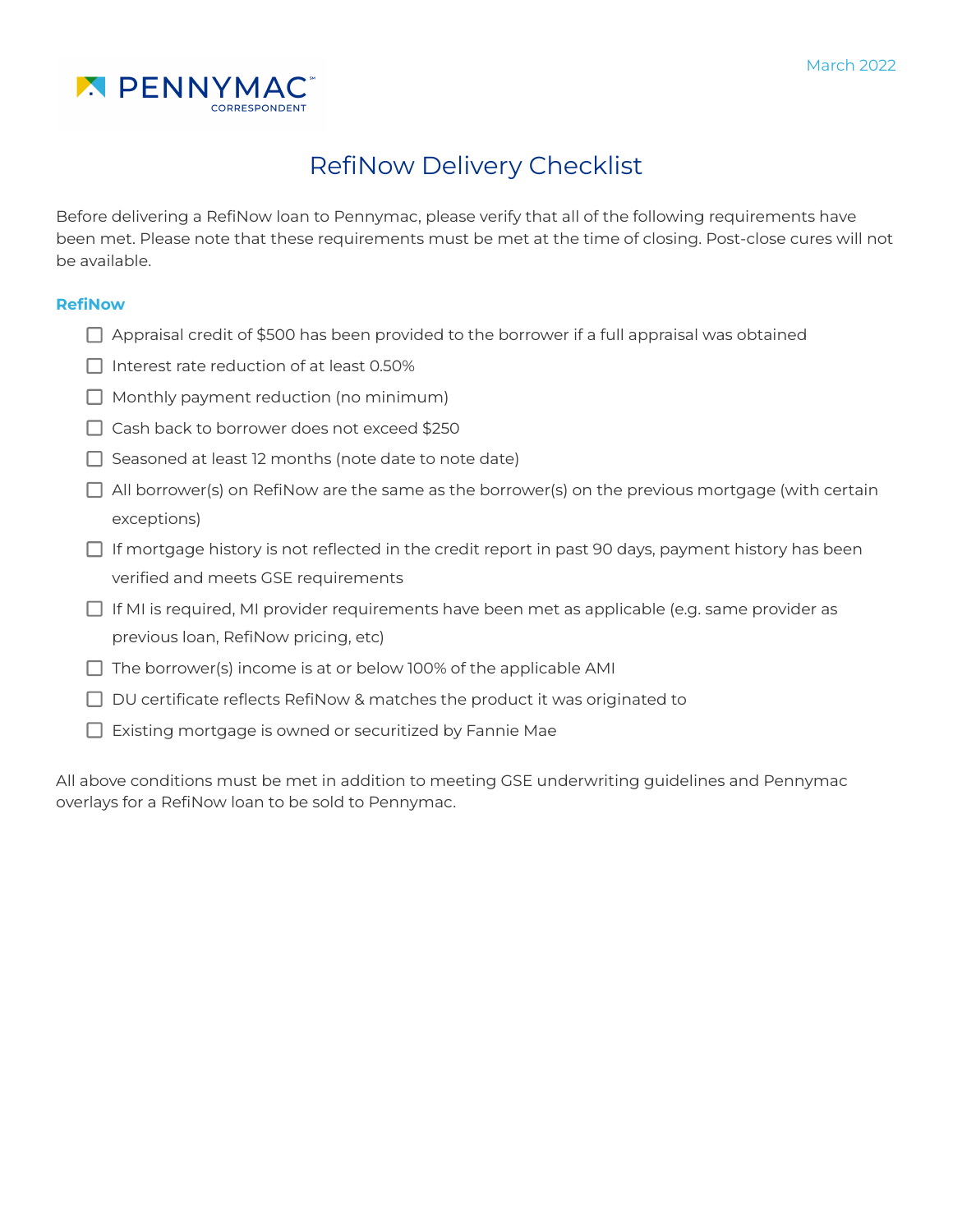

# RefiNow Delivery FAQ

#### **Q1: Will DU default eligible loans to the RefiNow product?**

A: Yes, DU will automatically evaluate loans as a RefiNow loan and if eligible, will return RefiNow as the loan product. To prevent DU from running the loan as a RefiNow and rather as a Rate/Term refinance, you must enter "Standard LCOR" in the Product Description field in DU and resubmit the loan in DU.

## **Q2: How can we check if the existing loan is owned or securitized by Fannie Mae?**

A: You can determine whether a mortgage is owned by Fannie Mae by using the Mortgage Loan Lookup tool at [www.knowyouroptions.com/loanlookup](http://www.knowyouroptions.com/loanlookup)

Additionally, DU will issue messages when a loan is eligible for RefiNow.

# **Q3: The borrower meets credit history requirements but was in COVID-19 forbearance in the last 12 months. Does their servicing history need to be reviewed for missed payments?**

A: No, as of Fannie Mae LL [2021-10](https://singlefamily.fanniemae.com/media/25696/display), payment missed during a COVID-19 forbearance is not considered a delinquency as long as it has been resolved as per temporary eligibility requirements in [LL-2021-03](https://singlefamily.fanniemae.com/media/24811/display). Thus, servicing history does not need to be reviewed for missed payments. However, if mortgage history is not reflected in the credit report in the past 90 days, payment history must be verified and meet GSE requirements.

#### **Q4: Will fixed period loan terms other than 15/30 years be available for RefiNow?**

A: Yes, the flex terms (e.g. 11-15, 16-20, etc) will be available. Please note that the borrower must still meet Net Tangible Benefit requirements.

#### **Q5: Are ARMs allowed for a RefiNow?**

A: No, ARMs are not allowed.

## **Q6: When/how will the lender receive the \$500 appraisal credit?**

A: Pennymac will credit the fee on the loan and will be shown on the purchase advice. Please note that the \$500 appraisal credit must have been passed on to the borrower in order for Pennymac to credit the fee back to the lender.

#### **Q7: Will the lender receive the full \$500 credit even if the appraisal cost was less than \$500?**

A: The lender will receive a \$500 credit regardless of the cost of the appraisal. This is true in both scenarios when the appraisal cost is less than \$500 and greater than \$500. Please note that the full \$500 credit must have been passed on to the borrower in order for Pennymac to credit the fee back to the lender.

## **Q8: Is the mortgage insurance provider on RefiNow restricted to the PMI provider on the previous loan?**